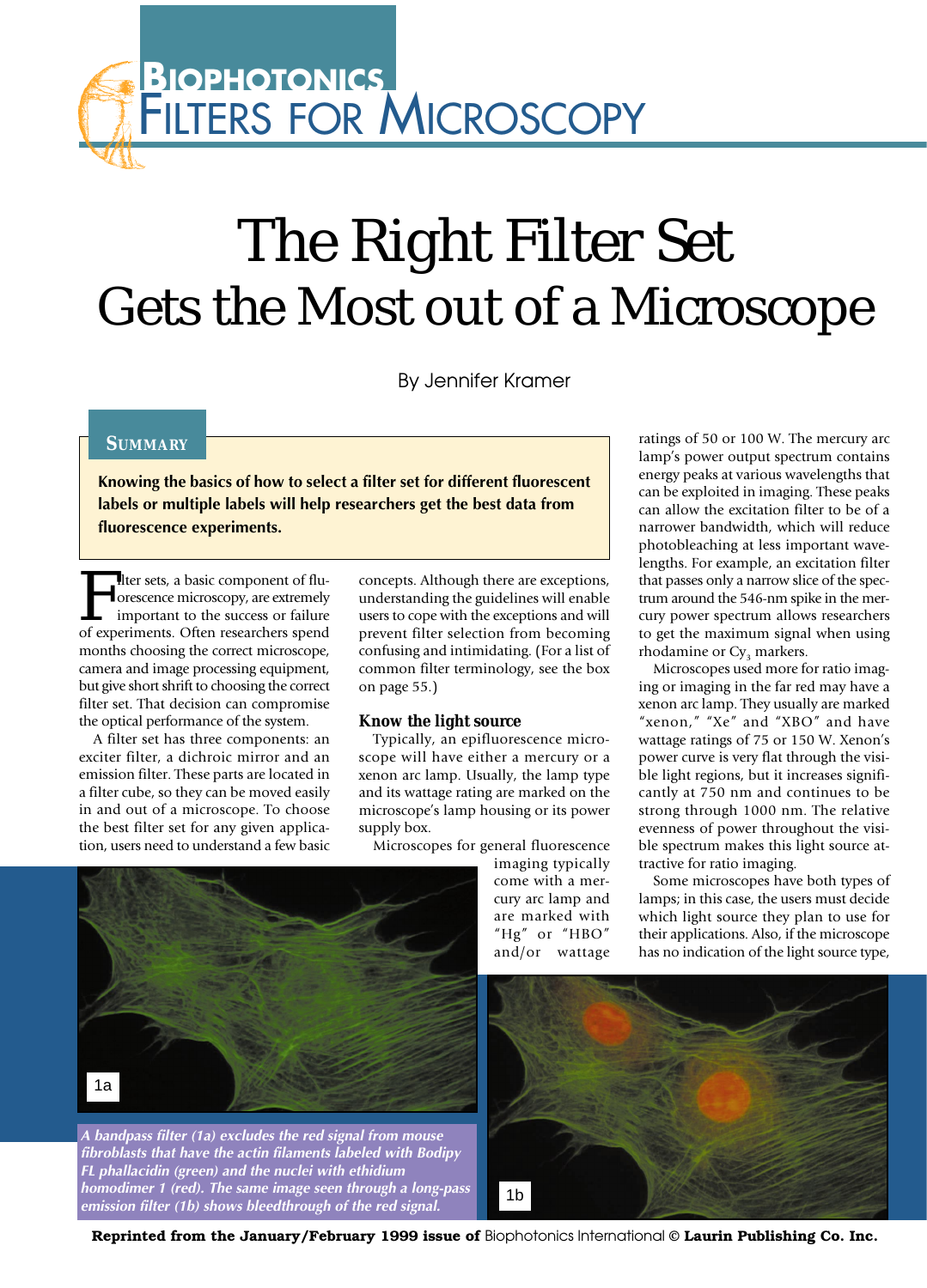## FILTERS FOR MICROSCOPY

users should get that information from the manufacturer.

For the most part, only confocal microscopes use lasers for illumination. The two most common are the argon-ion and krypton-argon lasers. Various types of helium-neon lasers are also used in imaging. Researchers who use a laser should know which line of the laser they intend to employ for excitation. In some cases, a laser line excitation filter helps isolate a particular laser line. In other cases, forgoing the excitation filter is useful, particularly for monochromatic sources, because the standard narrowband filters used to isolate laser lines often significantly reduce laser transmission.

### **Detection method**

The detection method is important because different detectors are sensitive to different wavelength regions. Most chargecoupled device (CCD) cameras, for example, are sensitive to wavelengths of light much farther red than the human eye. As a result, a filter set designed for eye viewing alone may allow infrared signal to bleed through to the CCD camera. With the wrong filter set, an image that looks great through the eyepieces may look saturated to a camera. Usually, this is more of a problem with multiband filters than with single dye filters, and it can be solved by adding an infrared-blocking filter in front of the camera.

## **Single- or multicolor labeling**

Excitation and emission filters are designated bandpass, long-pass or short-pass. Although bandpass and long-pass filters are common types for fluorescence microscopy, the short-pass filter is not.

Before selecting a filter set, researchers should know whether they will be labeling samples with only one fluorescently tagged target or will have multiple targets and markers.

A bandpass filter passes wavelengths within a certain range and absorbs or reflects wavelengths outside its range. This range of wavelengths, called the passband, is specified using the full-width half-maximum designation. Full width half maximum refers to the points on the cut-on and cutoff edges where the transmission is one-half of the maximum transmission. The bandpass filter also is defined by the

## **Definitions of filter terminology**

- **Absorption glass:** It behaves as a normal long-pass, bandpass or shortpass filter, except that it absorbs light at wavelengths outside the transmission region. Absorption glass filters are very hardy for harsh environments because they have no coatings to burn or scratch. However, they can be autofluorescent, and this can be particularly noticeable with low-light-level imaging. Furthermore, these filters tend to have very long cutoff and cut-on profiles, meaning that they take a long time to move from transmission to absorption of light. This can be a disadvantage in imaging with dyes with narrow Stokes shifts.
- **Background:** What the area without the sample looks like; for example, the area in between cells or outside of the tissue section.
- **Bandpass filter:** These filters pass a given set of wavelengths of light only, while reflecting or absorbing light at other wavelengths.
- **Bleedthrough:** This is the term used when, in multiple labeling, more than one dye is visible through a single-color filter set. Bleedthrough is also sometimes used to describe a bright background caused by light leaking from the excitation source into the emission filter.
- **Center wavelength:** This is the center of the bandpass region of a filter, but not necessarily the region with maximum transmission.
- **Dichroic mirror:** Placed at a 45° angle relative to the incoming excitation light, the dichroic mirror performs two functions: It reflects the excitation light to the sample and transmits the emission signal to the microscope eyepieces.
- **Emission (or barrier) filter:** This filter goes between the objective lens and the eyepieces or camera port on the microscope. It screens out excitation light and any other light not related to the sample's fluorescence.
- **Exciter (or excitation) filter:** This filter goes between the light source and the objective lens in the microscope's illumination. Typically it is located in a filter wheel, in an excitation slider or in the filter cube itself. The coatings on this filter are often tough enough to stand up to the harsh light from the light source.
- **Filter cube:** The filter cube is a filter holder specifically designed for a given microscope. It holds the excitation and emission filters and the dichroic mirror in the correct positions for performing fluorescence microscopy.
- **Full width half maximum:** The midpoint of transmission as a band of a filter begins to transmit and as it begins to end transmission. This is sometimes referred to as the 50 percent transmission point, or 50 percent of the maximum transmission. Therefore, if a filter transmits maximally at 80 percent, the 50 percent transmission point would occur at 40 percent of the absolute transmission.
- **Interference filter:** This type of filter contains coatings in layers that filter light by causing reflectance or destructive interference of specific wavelengths.
- **Long-pass filter:** These filters pass all wavelengths of light from a given wavelength to the red of that wavelength (or to all longer wavelengths of the designated point).
- **Narrowband:** A bandpass filter with a very narrow band, typically 1 to 3 nm wide. It can be used effectively only with a laser or other highintensity light source, because the narrow bandwidth often reduces transmission significantly.
- **Short-pass filter:** These filters pass all wavelengths of light from a given wavelength to the blue of that wavelength (or to all shorter wavelengths of the designated point).
- **Stokes shift:** The distance between the peak absorption and emission of a dye, usually in nanometers.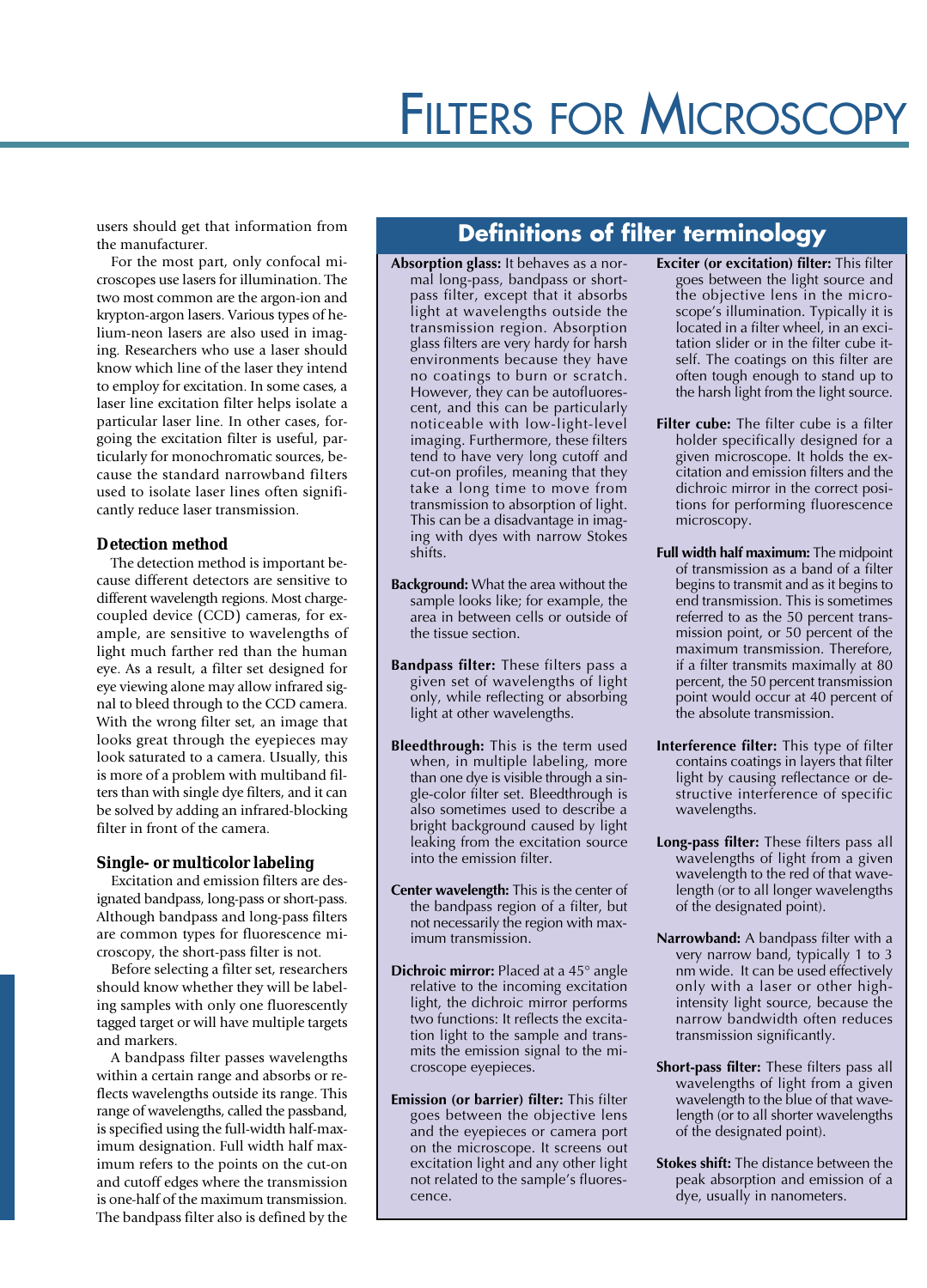## **FILTERS**FOR MICROSCOPY





**A single exposure using a multiband filter (2a) of the fluorescent labels DAPI (blue), Bodipy (green) and MitoTracker (red) has poorer color balance than an overlay (2b) of three images (2c, d and e) taken with individual filter sets.**

> For instance, a filter that is marked 515EFLP or 515LP has half its maximum transmission capacity at 515 nm, and all wavelengths above 515

wavelength that occurs in the center of the passband. This wavelength, however, is not necessarily the one of maximum transmission.

In epifluorescence microscopy, bandpass filters are typically 20 to 35 nm wide, but passbands as wide as 70 nm or as narrow as 10 nm are also common. The markings on bandpass filters typically designate the center wavelength, followed by the width of the passband — for example, 530DF30 or 530/30 means that at full width half maximum, the filter transmits wavelengths at  $530 \pm 15$  nm, or  $515$ to 545 nm.

A long-pass filter passes all wavelengths at or longer than a specific wavelength.

nm will transmit through the filter.

Excitation filters are almost always bandpass filters. Emission filters can be bandpass or long-pass filters. A long-pass filter set usually contains a bandpass excitation filter, a long-pass dichroic mirror and a long-pass emission filter. A bandpass filter set contains a bandpass excitation filter, a long-pass dichroic mirror and a bandpass emission filter.

### **Single-label filters**

Labeling only one target or antigen provides the most flexibility in choosing a good filter set. Either a long-pass or bandpass set will work for these applications. Researchers who are not planning to expand from single labeling into multiple labeling may want to purchase a longpass set because these filters maximize the amount of signal passing to the detector. This reduces the exposure time needed by the detector, decreasing the time the sample is illuminated and, in turn, helping to reduce the amount of photobleaching in the sample.

Long-pass filters have some drawbacks, such as bleedthrough. For example, a researcher who combines rhodamine labeling with fluorescein labeling but uses a long-pass fluorescein filter set will likely see rhodamine signal through those filters. Long-pass filters also tend to have a brighter background than bandpass filters, which have blacker backgrounds. Although some filter sets have a completely black background, it is not uncommon for long-pass filters to have a gray or slightly colored background. In the case of a fluorescein long-pass set, for example, the background might be pale green, whereas a rhodamine filter set may have a pale orange background.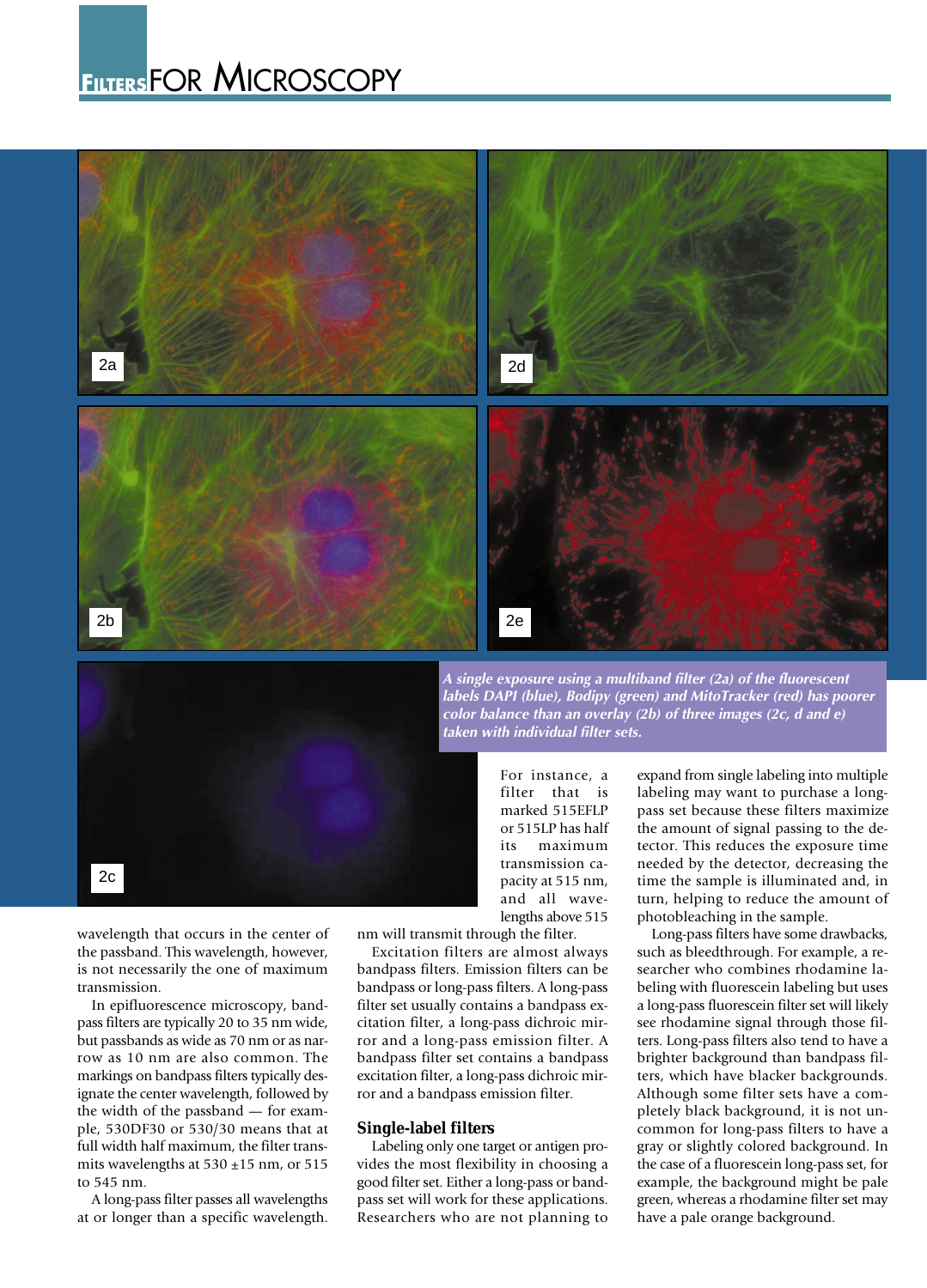Researchers who plan to expand into multiple labeling, or who want more flexibility, should purchase a bandpass filter set. Imaging samples that are double-labeled with rhodamine and fluorescein and visualized with a bandpass fluorescein filter set should produce a minimum of rhodamine bleedthrough.

Unfortunately, there is a trade-off in the amount of signal that reaches the detector. The bandpass filter cuts off a piece of the dye's emission spectrum, reducing necessitates computer work (in the case of a CCD or photomultiplier tube) or waiting for film to come back from the developer. Of course, if the eye is the only detector, the colors never will be visible simultaneously. In addition, sometimes a slight shift in the image is observed as filter sets are changed. A variety of small problems can cause this shift in registration, most relating to manufacturer's tolerances when making filter cubes. However, registration can be easily



or oil immersion lens, all of the labels might not be in focus at the same time because they might not all be in the same plane of focus for the lens. This is less of a problem with low-NA dry lenses (usually  $40\times$  or lower in magnification). Third, there is less that can be done to prevent one color from overwhelming the others. Finally, it is important to remember that with most multiband filter sets, the bands are very narrow, and dim fluorescence might be impossible to see.

In the search for the best of both worlds, some researchers have tried using a multiband dichroic mirror and emission filter with a series of individual excitation filters in a filter slider or a filter wheel. This way, a computer can change the excitation filter while imaging through the same dichroic and emission filter. The excitation filters can be of the single- or a multiband variety. Most image processing programs (shareware and

the amount of signal going to the detector. The result is that exposure times are typically longer and the risk of photobleaching increases.

## **Multiband filters**

Labeling more than one antigen or target gives rise to more considerations in choosing the correct filter set. Imaging can be performed with a series of individual bandpass filters, for viewing each color sequentially without the signals from other labels. However, a multiband filter set enables imaging of all colors at the same time. Also, there is the possibility of a hybrid of the two: exciting with individual excitation filters and imaging through a multiband dichroic mirror and emission filter.

The simplest option is to select a series of individual bandpass filters to see each color by itself, one at a time. This method requires a series of multiple exposures of the sample to get all the color in one image. It has several advantages: Each color's exposure time can be adjusted so no one color overwhelms the others; dim labels are more easily seen; and it can be used with a color detector (film, color CCD) or with a black-and-white detector (CCD or photomultiplier tube).

The disadvantage to using the individual bandpass filter sets is that only one color is visible at a time. To see what all the colors look like at the same time



**The xenon arc lamp has a relatively (nm)**<br>flat spectrum through the visible **(nm) flat spectrum through the visible wavelengths that is good for ratio imaging.**

corrected in many image processing software packages.

Multiband filter sets, which allow a researcher to see two or more colors simultaneously through the eyepieces of the microscope, also have become popular in recent years. There are advantages to using these sorts of filters. If the eye is the only detector, this is the only way to see all of the labels at the same time. It can be convenient to photograph the samples with a multiband filter as well, because getting the full image requires only one photograph.

Multiband filters also have some drawbacks. First, to see all wavelength bands simultaneously, one must have a color detector. This usually means that the eye, film or a color CCD camera are the only detectors that can be used. Second, at high magnification using an objective lens with a high numerical aperture, such as a water commercially available) contain a simple program for taking a series of photographs with varying exposure times using a filter wheel. This combination of filters is often referred to as a Pinkel set, after its inventor, Dan Pinkel of the University of California at San Francisco.

This method is advantageous in many ways. First, the colors of the specimen are visible individually or all at once, depending on which excitation filter is in place. Second, it makes possible individual pictures of a sample, allowing for individual exposure times for each color to create a more balanced photograph. Third, the computer can be programmed to do the same series of exposure times at any point in the sample, streamlining the data collection process. Finally, the registration of the individual colors is usually better with a single filter cube.

The biggest disadvantage to this method is cost. Typically, a researcher will need to purchase a filter wheel and software to